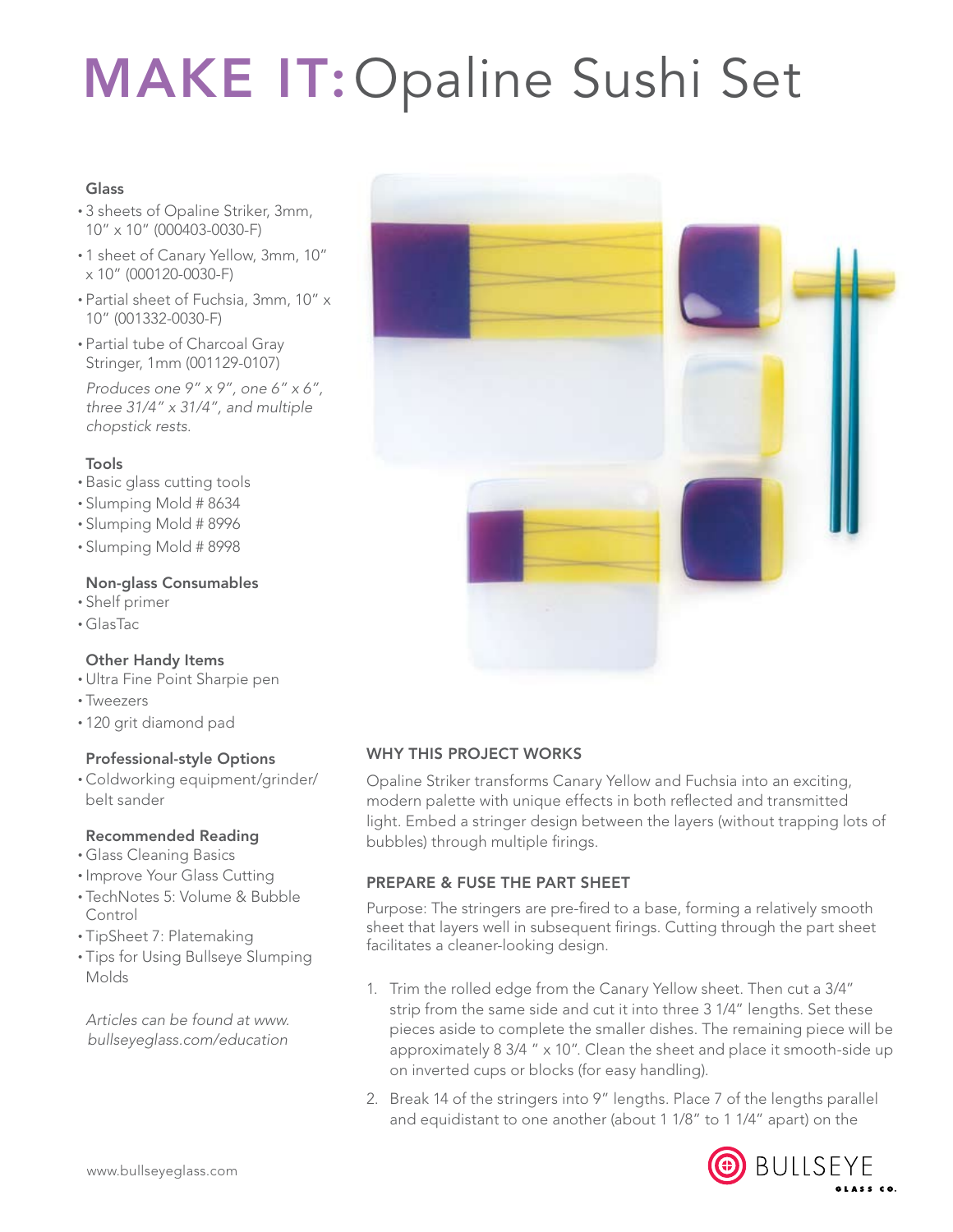Canary Yellow base. For the design on our sample, place the stringers on an angle, such that when the next layer of 7 stringers is placed on top, they intersect down the center of the sheet. Use GlasTac on the ends to hold in place.

- 3. Place the remaining 7 stringers across the first layer, forming a wide X with intersections along the center of the sheet. Apply GlasTac where the stringers touch the sheet and at the center of the X.
- 4. Once the GlasTac is dry, transfer the piece to a prepared firing surface. Because the edges of the base glass will pull in as the material responds to heat, shelf primer is the preferred separator.
- 5. Program the kiln, double-check everything and fire the piece. (See Part Sheet Firing schedule)

# PREPARE THE SHEET GLASS *For the 9" x 9" piece:*

- 6. Cut a 9" x 9" square of Opaline Striker for the top layer. (If the removed piece is 1" wide, save it for the 6" x 6" project.)
- 7. Cut a 9" section from a second piece of Opaline Striker. From that piece, cut two pieces: 1 1/2" x 9" and 4" x 9".
- 8. Cut a 3" strip from the Fuchsia sheet. Then cut it to  $3'' \times 3 \frac{1}{2}$ ".
- 9. Using an Ultra Fine Point Sharpie pen, mark a 3 1/2" x 6" section on the part sheet and center three of the X formations. (Remember: a 2 1/4" x 4 1/4" piece will be cut later.) To cut the part sheet, a well-lubricated score is crucial. Consider brushing a thin layer of oil to the path prior to scoring. The relatively smooth, flat top surface of the part sheet is appropriate for scoring.

#### *For the 6" x 6" piece:*

- 10. Starting with the part sheet, cut a 2 1/4" x 4 1/4" section. Center two X formations.
- 11. Using the third 10" x 10" of Opaline Striker, cut a 6" section. From that piece, cut two pieces: 6" x 6" and 2 3/4" x 6".
- 12. Using the strip of Fuchsia left over from step 8, cut a piece that is 2 1/4" x 1 3/4".
- 13. Cut a 1" x 6" strip of Opaline Striker from the 1" strip left over from step 6. If that strip is not wide enough, cut it from one of the remaining pieces.



*Part sheet layup and cutting guide.*



*Base layup for 9" x 9" piece. Cap with Opaline.*